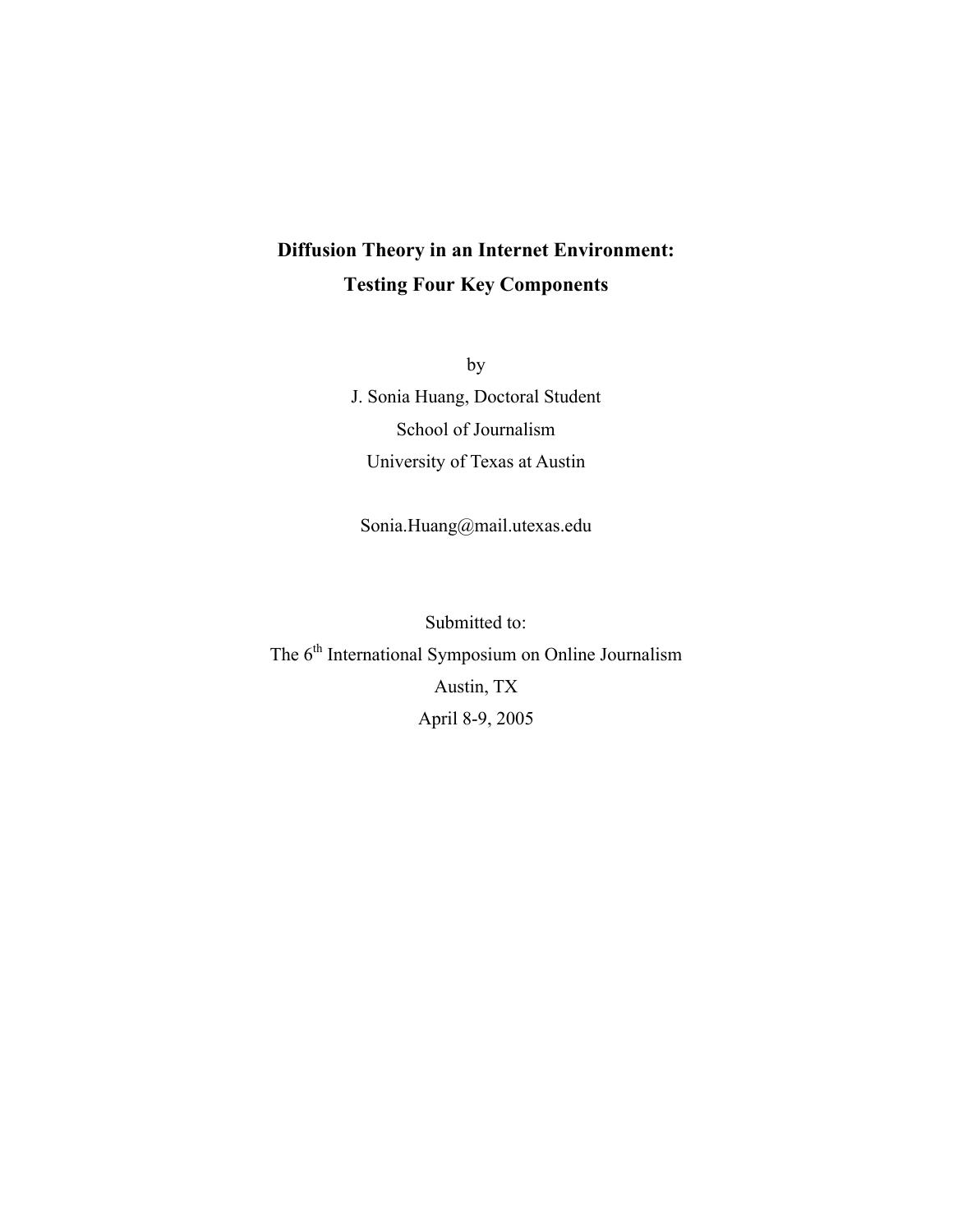#### Abstract

How does diffusion theory operate in an Internet environment? A test of four key diffusion components - adopter categories, mass communication channels, cosmopolitan experience, and gender - was conducted among college students. Results confirmed Rogers' hypotheses for traditional media: innovators and early adopters read more online news and had more cosmopolitan experience than later adopters and laggards. The study also went beyond Rogers' predictions, showing that gender was not only a strong predictor of adopter categories but also an antecedent factor to the relationship between online news adoption and online news reading.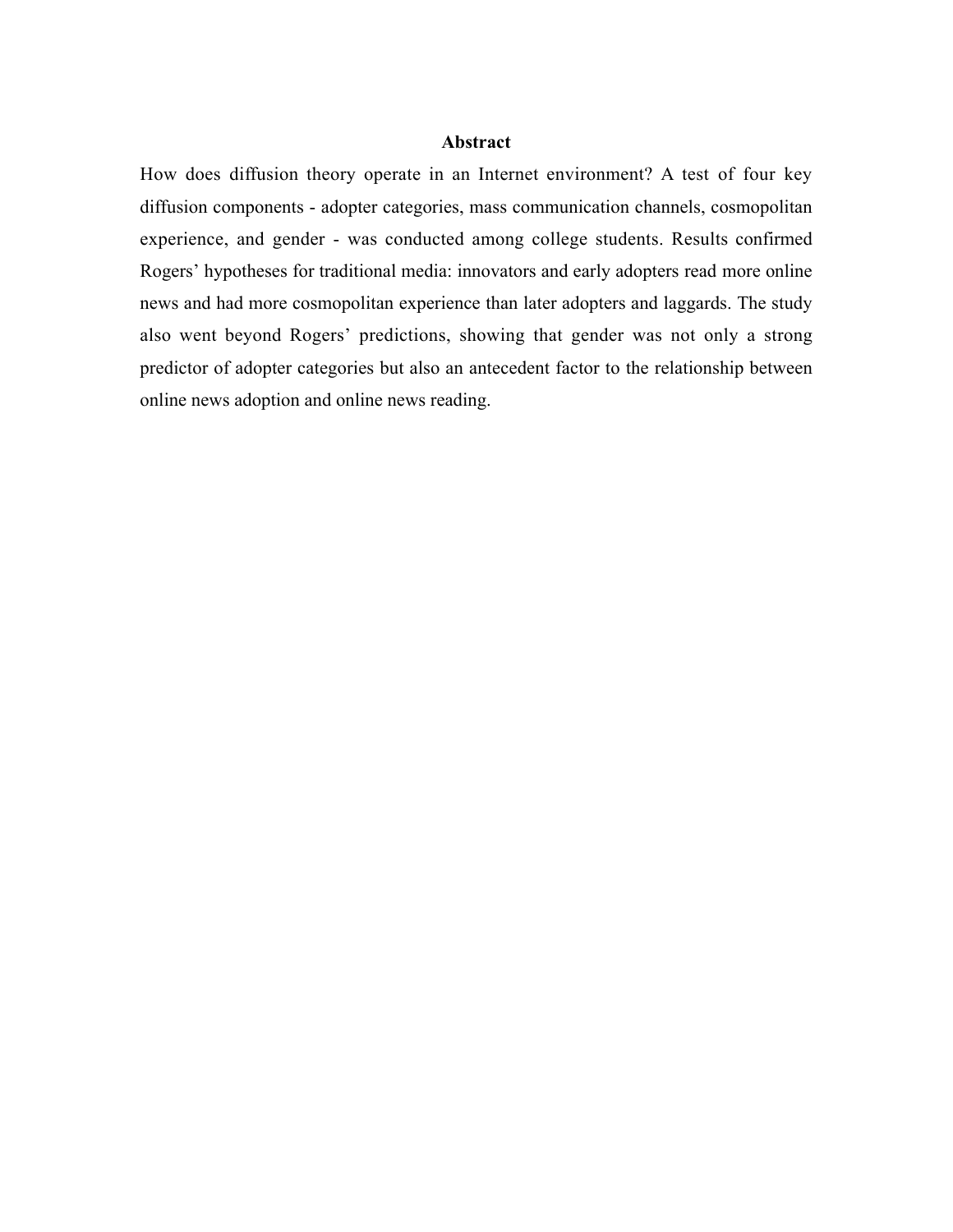#### Introduction

In Rogers' (2003) most recent edition of *Diffusion of Innovations*, he warned that diffusion theory might perform differently in the Internet environment. The Internet might be changing the diffusion process in certain fundamental ways—for instance, removing or diminishing the role of spatial distance in who talks to whom about a new idea. Consequently, to define a social system becomes difficult, if not impossible. Second, Rogers wrote that the Internet functioned as both a mass communication channel (e.g. websites) and an interpersonal communication channel (e.g. e-mail). Thus, it blurred the distinction between the effects of mass communication and interpersonal communication. By examining online news behavior of college students, this study offers an opportunity to test the validity of these theoretical questions.

In terms of online news diffusion, only 15% of the population in 1995 read news on the Internet; eight years later, 58% read news online, making reading news the third most popular activity on the Internet (Pew Research Center, 2005). Was this dramatic increase in online news reading also taking place in the college student population—an age group traditionally disinterested in news? Historically, young adults (age 18 to 24) have paid less attention to news than older adults (Poindexter & McCombs, 2001). But with the advent of the Internet, there is some evidence that young adults were more likely than older adults to read news online (Hartman, 2003). Also, studies focusing exclusively on the college population have found that the longer students had been in college, the more likely they read or watched online news (Henke, 1985; O'Keefe & Spetnagel, 1973; Vincent & Basil, 1997). Although all young adults are not college students and all college students are not young, the college population and the newness of online news offer a unique opportunity to test diffusion theory's key components in an Internet environment.

#### Theoretical Framework

The emergence of the Internet urges many scholars to revisit classical theories and to test whether they hold in a new environment. Diffusion of innovations was first introduced by Everett Rogers in 1962. Today, there are more than 5,200 publications referencing his framework (Rogers, 2003). The significance of Rogers' diffusion theory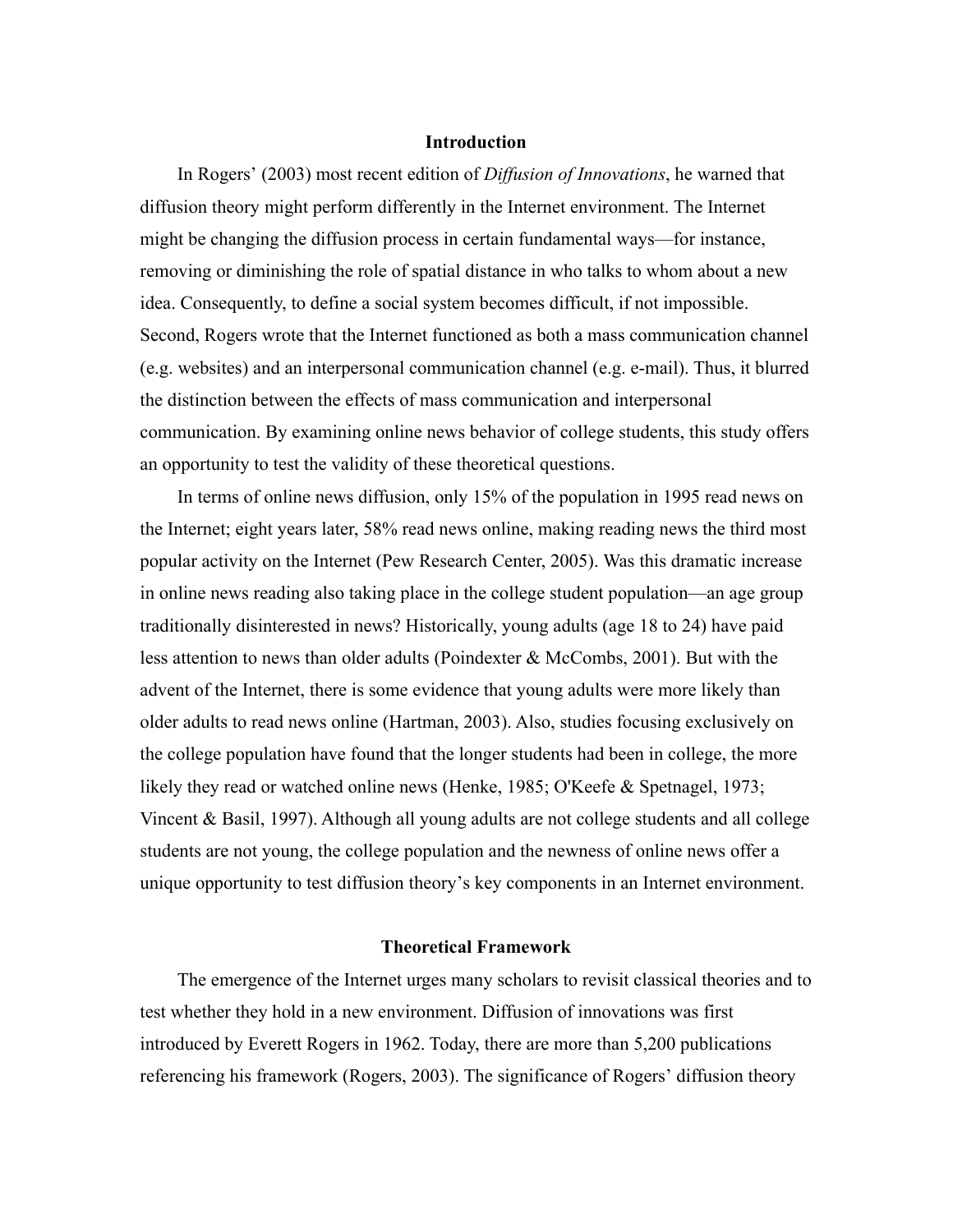lies in the ability to profile adopters, identify diffusion channels, and make predictions. The present study wonders how diffusion theory operates in an Internet environment. Specifically, the study will answer how college students adopt online news through which channels and with what characteristics.

#### *Four Key Components*

*Adopter Categories.* Adoption of a technological innovation is a function of one's willingness to try a new idea. Thus, if online news is considered a *new* news channel, diffusion theory can predict who will be among the first to adopt it. Rogers (1962) in his first edition of *Diffusion of Innovations* defined innovativeness as "the degree to which an individual is relatively earlier to adopt new ideas than other members of his social system" (p. 159). Rogers identified five categories of adopters: innovators (the first 2.5%); early adopters (the next 13.5%); early majority (the next 34%); late majority (also 34%); laggards (the last 16%).

*Mass Communication Channels.* Different mass communication channels play different roles at different steps of the adoption process. In general, earlier adopters have greater exposure to mass communication channels. When innovators adopt a new idea, there is almost no one in their system familiar with the innovation. Innovators need to rely on mass communication channels to acquire new knowledge. Thus, Rogers (2003) hypothesized that "earlier adopters have greater exposure to mass media communication channels than do later adopters" (p.291). Here, Rogers means that more innovative individuals ought to have greater exposure to all mass media, not only to the one related to the innovation (personal interview, March 2, 2004). For example, innovators of online news should have higher exposure than later adopters to newspapers, radio and TV news, cable news etc..

*Cosmopolitan Experience.* Cosmopolitan experience is not a new component in diffusion theory but few studies work on this concept. Rogers (1962) mentioned that "it is obvious that the new idea must enter the social system from some source … one individual is more cosmopolite [cosmopolitan] than another because he received the new idea from a source outside of the social system" (p.17). Cosmopolitan experience could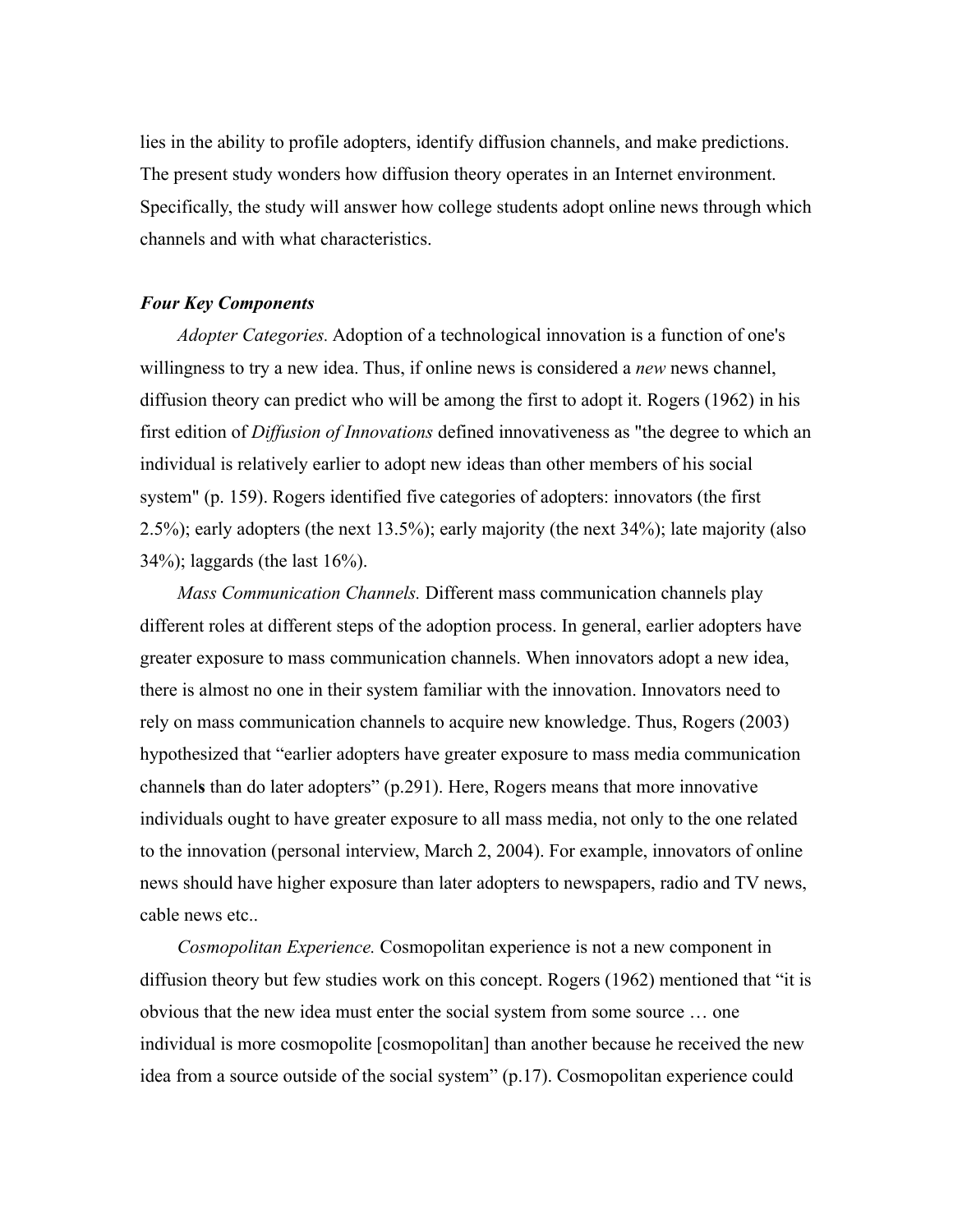be obtained from mass communication channels (e.g. mass media carrying external sources) or from interpersonal communication channels (such as change agents, visits to places outside a social system, or outside visitors) as long as these channels convey messages external to a social system.

*Demographics.* According to Rogers (1962), earlier adopters have more years of formal education, higher social status, greater upward social mobility, and larger-sized estates. In terms of age and gender, Rogers said that there was no consistent evidence about a relationship with early adoption. Since college students are a relatively homogeneous group, gender is chosen as the only demographic variable. By testing gender as an antecedent variable, this study will investigate the effect of gender on online news adoption and online news reading.

#### Literature Review

#### *Mass Communication Channels*

Studies that have applied diffusion theory in *new* communication channels have produced contradictory results; they did not fully support Rogers' prediction that earlier adopters of one channel would also be heavier users of other channels. Regan (1987) found that adoption of a given media innovation was powerfully related to adoption of other technologies such as videotext, PCs, CDs and cable. LaRose and Atkin (1992) also reported that use of audio-text was related to functionally similar information services such as videotext and 1-900 numbers. However, Lin (1994) discovered the opposite pattern: videotext use was unrelated to use of other media. Jeffres and Atkin (1996) even found that the use of online services had no effects on other media use. Therefore, this study provides another opportunity to investigate the existence of such a relationship—earlier adoption of one mass communication channel and heavier use of all other ones.

## *Cosmopolitan Experience*

Overall, few studies have paid attention to cosmopolitan experience. One of the pioneer studies about the urban-rural experience can be trace back to 1940s. Ryan and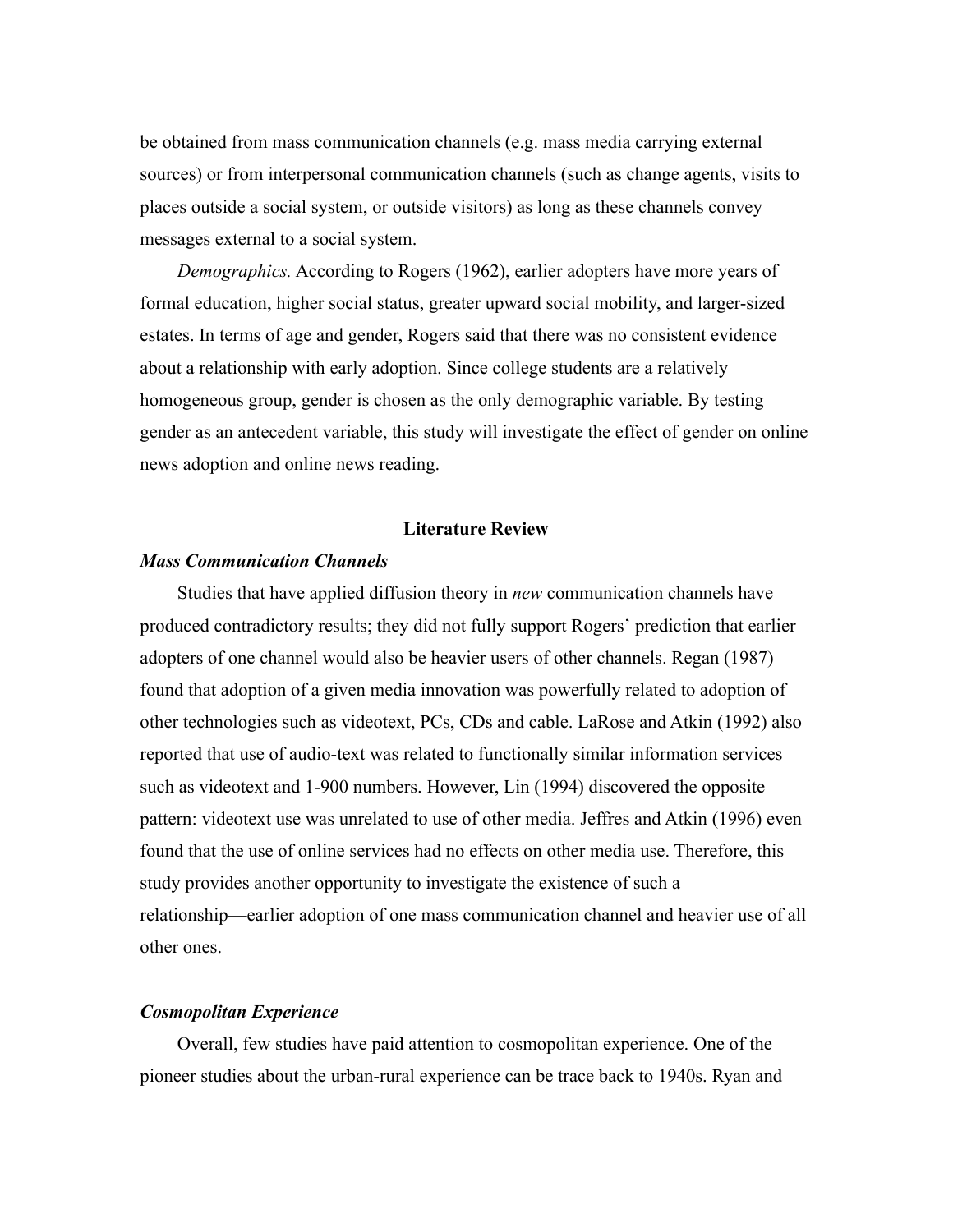Gross (1943) found that the earliest adopters of Iowa hybrid corn traveled to urban centers more often than the average farmers. Coleman, Katz, and Menzel (1966) reported that medical doctors who are among the first to adopt a new drug attended more out-oftown professional meetings than non-innovators. However, in the Internet environment, no studies have investigated the role of cosmopolitan experience in the diffusion process.

## *Gender*

Rogers inferred that gender has only minimum influence in the adoption process. However, when it comes to the Internet, the influence of gender difference, in some cases, is evident. Howard, Rainie and Jones (2001) found that the most aggressive users of the Internet were males. With regard to online news, the gap between men and women has been around 10% among adult Americans (Pew Research Center, 2004); that is, more men than women go online for news regularly. Weiss, Meraz, Figur, and Poindexter (2003) conducted one of the first studies to empirically identify one of the reasons for gender's influence. According to their results, males were more likely than females to be online news readers because males had been reading online news longer than females. In other words, Internet experience conditioned the gender effect. The present study will examine whether there is a successive relationship among gender, online news adoption, and online news reading.

#### Hypotheses and Research Question

Does diffusion theory operate differently in an Internet environment as Rogers suggested? To test this supposition, diffusion theory was studied in the Internet environment among college students. Specifically, this study will apply diffusion theory to college students' adoption of online news by testing three hypotheses:

> H1: Earlier adopters of online news are more likely than later adopters to be regular users of all news channels.

H2: Earlier adopters of online news are more cosmopolitan than later adopters. H3: Males are more likely than females to be earlier adopters of online news.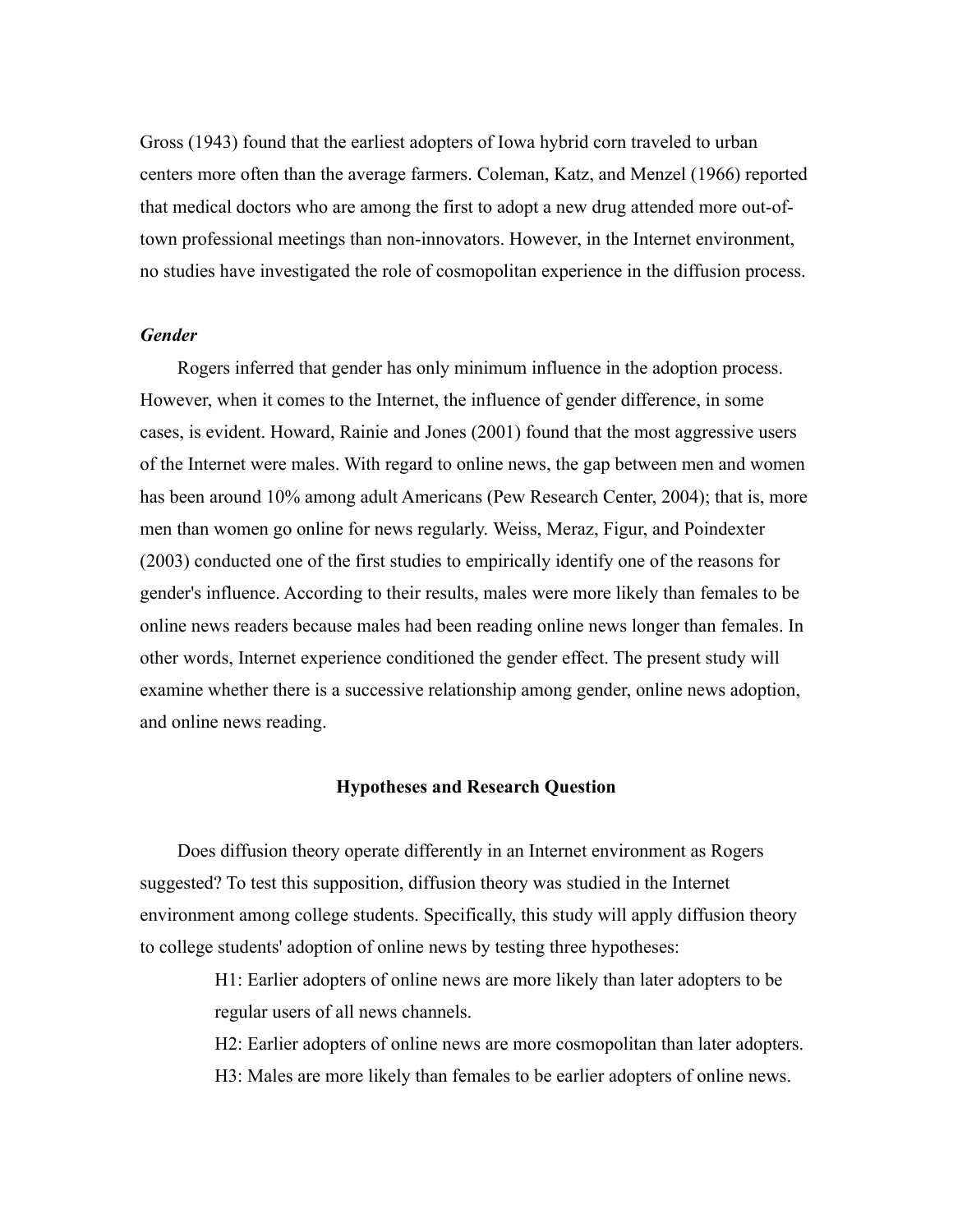If support is found for these hypotheses, the author will answer the following research question:

> RQ: What is the relationship among the three variables: gender, adoption of online news, and online news reading?

## Methodology

#### *Web-based Survey*

To test the hypotheses and answer the research question, 10,248 randomly selected college students at a large southwestern university were surveyed as part of a graduate research methods class project. Students were emailed a request to complete a Web-based survey that included 56 questions on public affairs, media, lifestyles, and demographics. Students were promised confidentiality and directed to click on a link to the questionnaire, which was available on the web from November 4 through 10, 2003. A reminder email was sent on the third day. Results were automatically sent to a database and analyzed using SPSS. Response rate was eight percent, representing 842 students with a sampling error of  $\pm 3.4\%$ .

To test H1, the following measurements were used: (a) how many years the respondents had been reading news on the Internet; (b) how often they read a daily newspaper or news on the Internet, or watched local TV news, network news, or cable news. To measure (a), respondents were asked an open-ended question. For (b), response choices were ordinal: "never or seldom," "one or two days a week," "three or four days a week," "nearly every day," and "every day." To test H2, cosmopolitan experience were operationalized in three questions: (a) Is your source of international news mostly from a non-U.S. source, (b) how often do you communicate online with people outside of the U.S., and (c) how many countries have you visited. To test H3 and answer the research question, respondents were asked their gender.

## *Analyses*

The question asking the number of years reading news online made it possible to sort the college students into Rogers' five adopter categories—innovators, early adopters,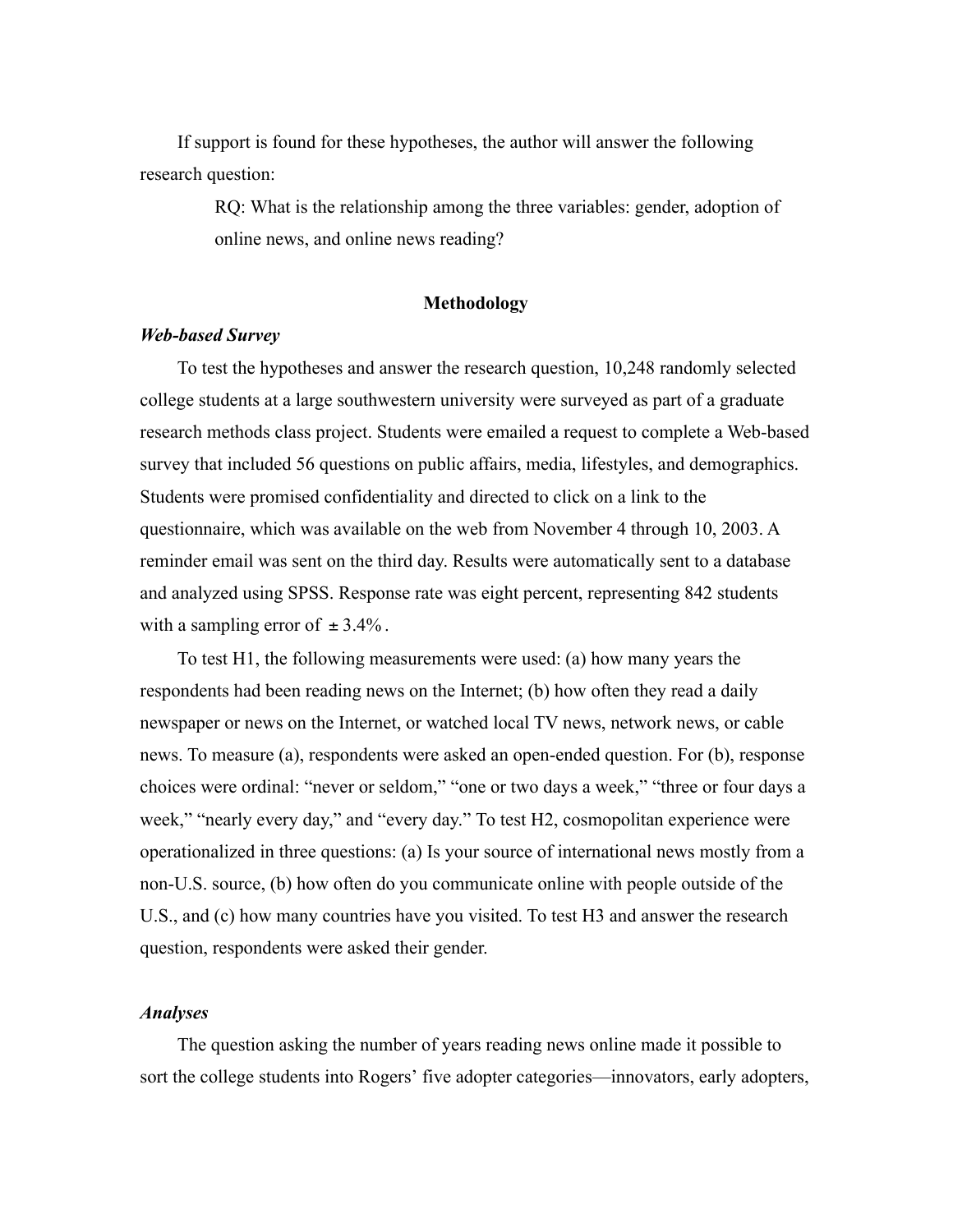early majority, late majority, and laggards. Survey participants who did not read online news were excluded from the analysis.

In terms of news use, respondents' answers were recoded into regular use and nonregular use. Respondents who got news online three or four days a week, nearly every day, or every day were considered as regular users of online news. As for cosmopolitan experience, the author recoded the "read non-U.S. source", "communicate people outside", and "visit outside" into "no=1" and "yes=2," and then added the responses to build a scale ranging from 3 to 6. Respondents scoring 3 and 4 were recoded as little cosmopolitan experience; while respondents scoring 5 and 6 were recoded as much cosmopolitan experience.

Rosenberg's (1968) three-step test was used to find whether gender is in fact the antecedent variable to the relationship between online news adoption and online news reading. The first step is to determine if all three variables—gender, online news adoption, and online news reading—are related. Second, when the antecedent variable—gender—is controlled, the relationship between online news adoption and online news reading should not vanish. Lastly, when the independent variable—online news adoption—is controlled, the relationship between gender and online news reading should disappear.

#### **Results**

#### *Adopter Categories*

The sample of 842 randomly selected college students had a mean age of 24 and a median household income of \$60,000-\$69,000. Of all respondents, three-fourths were Caucasian or White. Other races included: Hispanic or Latino (9%); international students (7%); Asian American (5%); Indian-American, African American, Native American, and Arab-American (5%). Females represented 56% of the sample; males represented 44% of the sample.

The author excluded non-adopters from the analysis, yielding 678 valid respondents as online news adopters. That is, 81% of the respondents had read news on the Internet. Compared to the whole sample, online news adopters had more males (46%) and fewer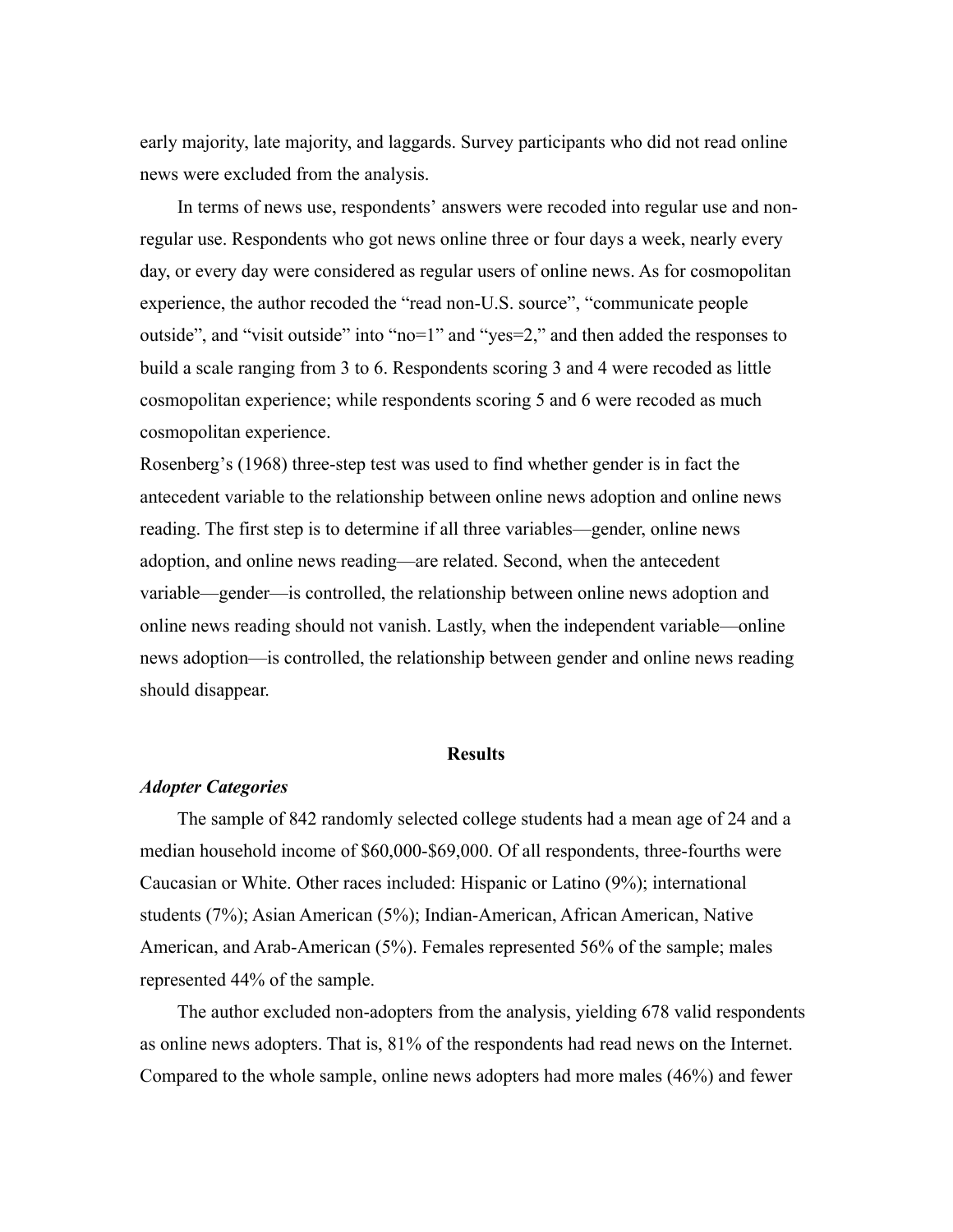Whites (73%) than the whole sample, but the mean age (24) and median income (\$60,000-\$69,000) have no variation. Based on years of reading online news, the 678 respondents were further matched with Rogers' five categories: innovators (3%) with 10 to 13 years of experience; early adopters (17%) with 6 to 9 years of experience; early majority adopters (31%) with 4 to 5 years of experience; late majority adopters (41%) with 2 to 3 years of experience; and laggards (9%) with only 1 year of experience (see Figure 1). Actually, because of the relatively large interval of measurement (by year) in this study, the exact percentage of adopters specified by Rogers in each adopter category could not be attained. For example, laggards should ideally occupy the last 16% of the adopters, but there was no cutoff point which left 16% of respondents in this category: 9% reported having one year experience and 27% reported having two years experience. For purposes of this study, only respondents with one year experience were classified as laggards (see Figure 1).



*Figure 1.* Matching college online news adopters with Rogers' adopter categories.

### *Mass Communication Channels*

Partial support was found for H1: earlier adopters of online news were more likely to be regular users of all news channels than were later adopters (see Table 1). In this study, early adoption of online news was significantly correlated with regular use of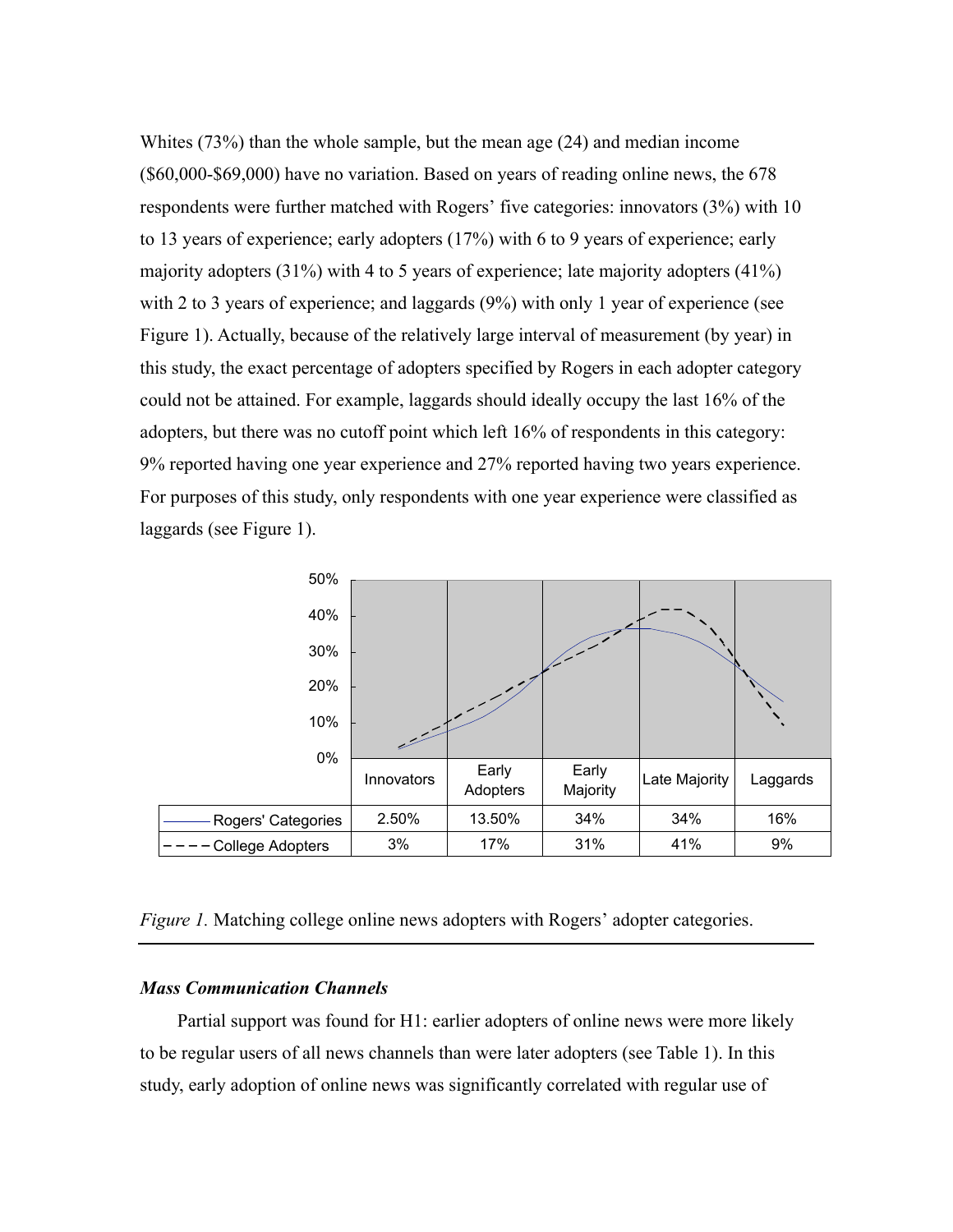online news, cable news, and local TV news. In other words, innovators and early adopters were more likely than late majority and laggards to read online news and watch cable and local TV news. However, early adoption of online news was not significantly related to regular newspaper reading and network news watching.

## Table 1

|               | Online news adoption |          |          |          |          |                    |
|---------------|----------------------|----------|----------|----------|----------|--------------------|
|               | Innovators           | Early    | Early    | Late     | Laggards |                    |
|               |                      | adopters | majority | majority |          |                    |
| Regular news  | (%)                  | (%)      | $(\%)$   | $(\%)$   | $(\%)$   | tau-c value        |
| use           |                      |          |          |          |          |                    |
| Online news   | 67                   | 84       | 77       | 65       | 43       | .22 ( $p < .001$ ) |
| Cable news    | 71                   | 50       | 38       | 29       | 20       | .22 ( $p < .001$ ) |
| Local TV news | 28                   | 26       | 19       | 16       | 13       | .09 ( $p < .05$ )  |
| Newspapers    | 44                   | 66       | 58       | 53       | 55       | $.07$ (n.s.)       |
| Network news  | 11                   | 22       | 15       | 14       | 17       | .04 $(n.s.)$       |

## *Regular News Use by Online News Adoption*

## *Cosmopolitan Experience*

H2—earlier adopters are more cosmopolitan than later adopters—was tested after creating the new scale, cosmopolitan experience, which combined three variables representing external sources: (a) non-U.S. news sources, (b) communication with people outside of the U.S., and (c) number of countries visited. Support for H2 can be found in Table 2. Innovators (88%) and early adopters (70%) had more cosmopolitan experience than late majority (58%) and laggards (54%). Also, online news adoption is significantly related to the degree of cosmopolitan experience with earlier adopters being more cosmopolitan  $(p<0.01)$ . In other words, students who were among the first to adopt online news read more non-U.S. news sources, communicated more online with people outside the U.S., and visited to more countries.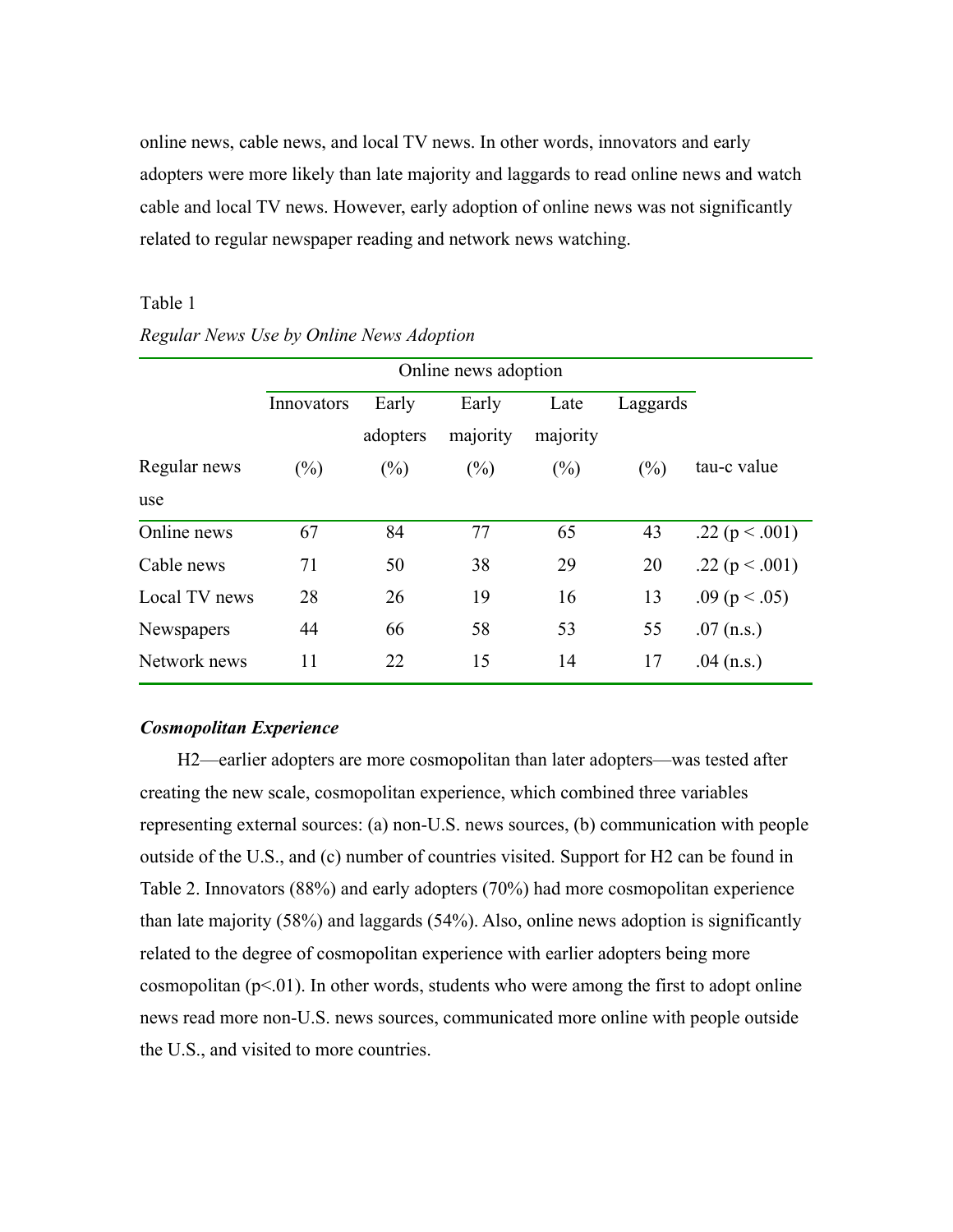|               |            | Online news adoption |          |          |          |
|---------------|------------|----------------------|----------|----------|----------|
|               | Innovators | Early                | Early    | Late     | Laggards |
| Cosmopolitan  |            | adopters             | majority | majority |          |
| experience    | $(\%)$     | (%)                  | $(\%)$   | $(\%)$   | $(\%)$   |
| Much          | 88         | 70                   | 70       | 58       | 54       |
| Little        | 13         | 30                   | 30       | 42       | 46       |
| (valid cases) | (16)       | (109)                | (201)    | (253)    | (54)     |

## Table 2 *Cosmopolitan Experience by Online News Adoption*

tau-c =  $.15, p < .01$ 

## *Gender and Adopter Categories*

H3 stated, "Males are more likely than females to be earlier adopters." Table 3 showed support for H3: males were more likely to be innovators  $(4\% > 1\%)$ , early adopters ( $23\% > 11\%$ ) and early majority ( $32\% > 30\%$ ). On the other hand, females were more likely to be late majority  $(47\% > 33\%)$  and laggards  $(10\% > 8\%)$ . Gender was a significant influence on college students' online news adoption. Moreover, gender also had significant impact on online news reading  $(p<.001)$ , which encouraged the author to explore a three-variable relationship among gender, online news adoption, and online news reading.

## Table 3

|                      |        | Gender |
|----------------------|--------|--------|
|                      | Male   | Female |
| Online news adoption | $(\%)$ | $(\%)$ |
| Innovators           | 4      |        |
| Early adopters       | 23     | 11     |
| Early majority       | 32     | 30     |

*Online News Adoption by Gender*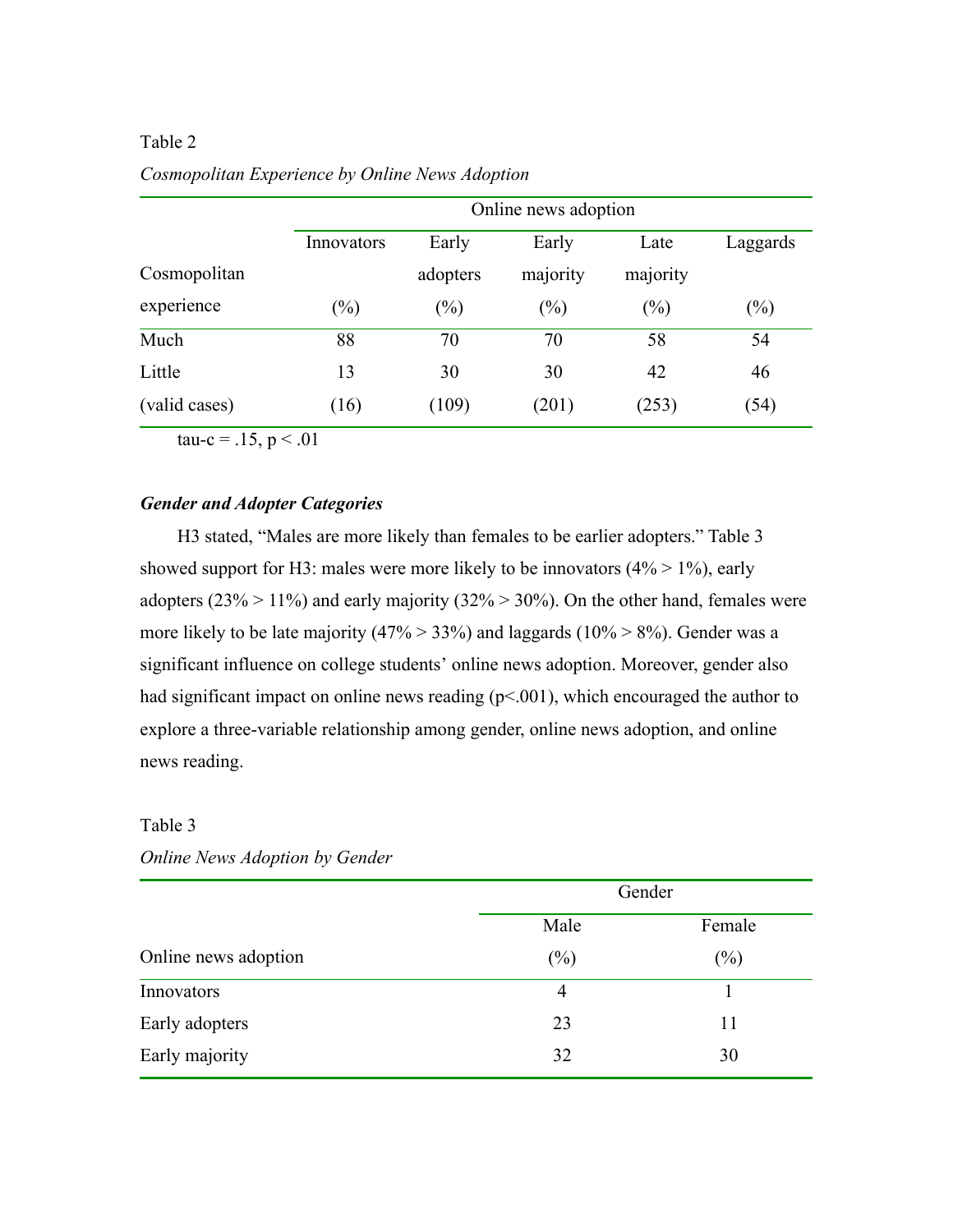| Late majority |       | 4/    |
|---------------|-------|-------|
| Laggards      |       | l U   |
| (valid cases) | (309) | (361) |

 $\chi^2$  = 27.409, d.f. = 4, p < .001.

#### *Gender, Adopter Categories, and Mass Communication Channels*

To answer the research question, "what is the relationship among the three variables: gender, adoption of online news, and online news reading," gender was tested as an antecedent variable to the relationship between online news adoption and online news reading. To determine if gender is an antecedent variable, one must first establish that each two-variable relationship is significant: (a) online news adoption and online news reading, (b) gender and online news adoption, and (c) gender and online news reading (Rosenberg, 1968). Table 4 showed the 3 two-variable relationships were all significant. Second, when the antecedent variable—gender—is controlled, the relationship between independent and dependent variables should remain significant. Table 4 showed that significant results were also found when controlling for gender. Finally, the relationship between antecedent variable (gender) and dependent variable (online news reading) should disappear when the independent variable—online news adoption—is controlled. Table 4 showed that the relationship between gender and online news reading disappeared when controlling for online news adoption. In sum, gender as an antecedent variable determined how early college students adopted online news, which further influenced how often they read it.

#### Table 4

*Relationship between Gender, Online News Adoption, and Online News Reading*

|                                                            | Value             | Significance |
|------------------------------------------------------------|-------------------|--------------|
| 3 two-variable relationships                               |                   |              |
| Online news adoption $\Leftrightarrow$ Online news reading | $tau = .217$      | p < .001     |
| Gender $\Leftrightarrow$ Online news adoption              | $\chi^2 = 27.409$ | p < .001     |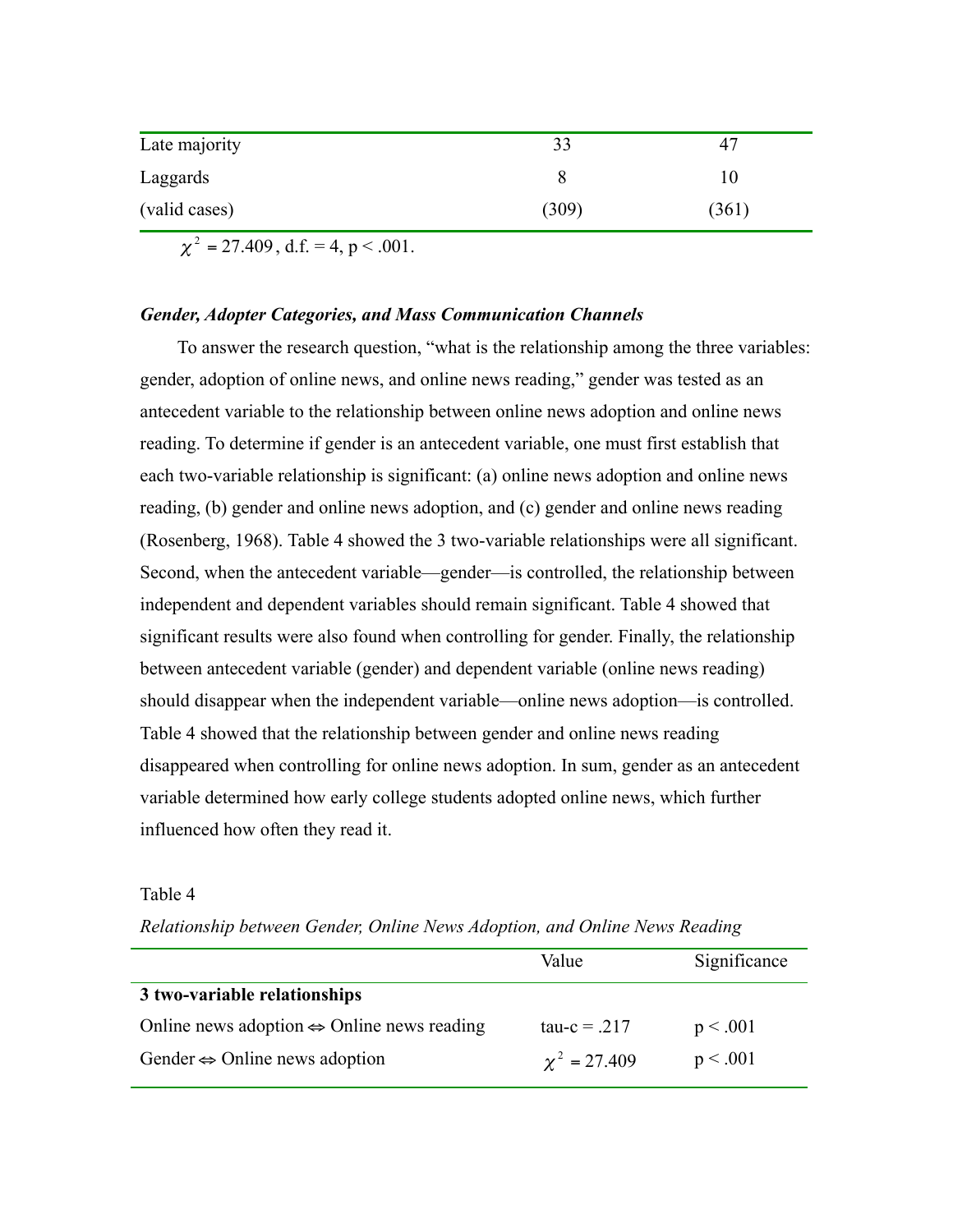| Gender $\Leftrightarrow$ Online news reading | $\chi^2 = 21.309$ | p < .001 |
|----------------------------------------------|-------------------|----------|
|                                              |                   |          |
| <b>Control for gender</b>                    |                   |          |
| Male Group                                   | $\chi^2 = 18.738$ | p < 0.01 |
| Female Group                                 | $\chi^2 = 16.574$ | p < 0.01 |
| Control for online news adoption             |                   |          |
| Innovators                                   | $\chi^2 = .138$   | n.s.     |
| Early adopters                               | $\chi^2 = 3.197$  | n.s.     |
| Early majority                               | $\chi^2 = 2.326$  | n.s.     |
| Late majority                                |                   | n.s.     |
| Laggards                                     | $\chi^2 = 2.597$  | n.s.     |
|                                              | $x^2 = 724$       |          |

## Discussion and Conclusion

This study tested three hypotheses and found partial support for H1 and full support for H2 and H3. Although previous research found that college students and young adults had been disinterested in news, this study showed that the earlier a college student began reading online news, the more likely he/she was to become a regular online news reader. In general, early adoption of a given communication channel is a significant predictor of regular use of that channel. However, when this hypothesis was expanded to other news channels, results became inconsistent: earlier adopters regularly watched cable and local TV news, but they were not regular newspaper readers or network news watchers. The finding disagrees with Rogers' prediction that earlier adopters of one communication channel are also heavier users of *all* other communication channels.

How can this be explained? Perhaps a better explanation is that those earlier online news adopters prefer a news channel to be timely and convenient. Newspapers cover mainly yesterday's news and network news airs only twice a day, while 24/7 cable news and local TV news<sup>1</sup> offers timely information and great convenience. Future diffusion studies need to take functional similarities and differences between communication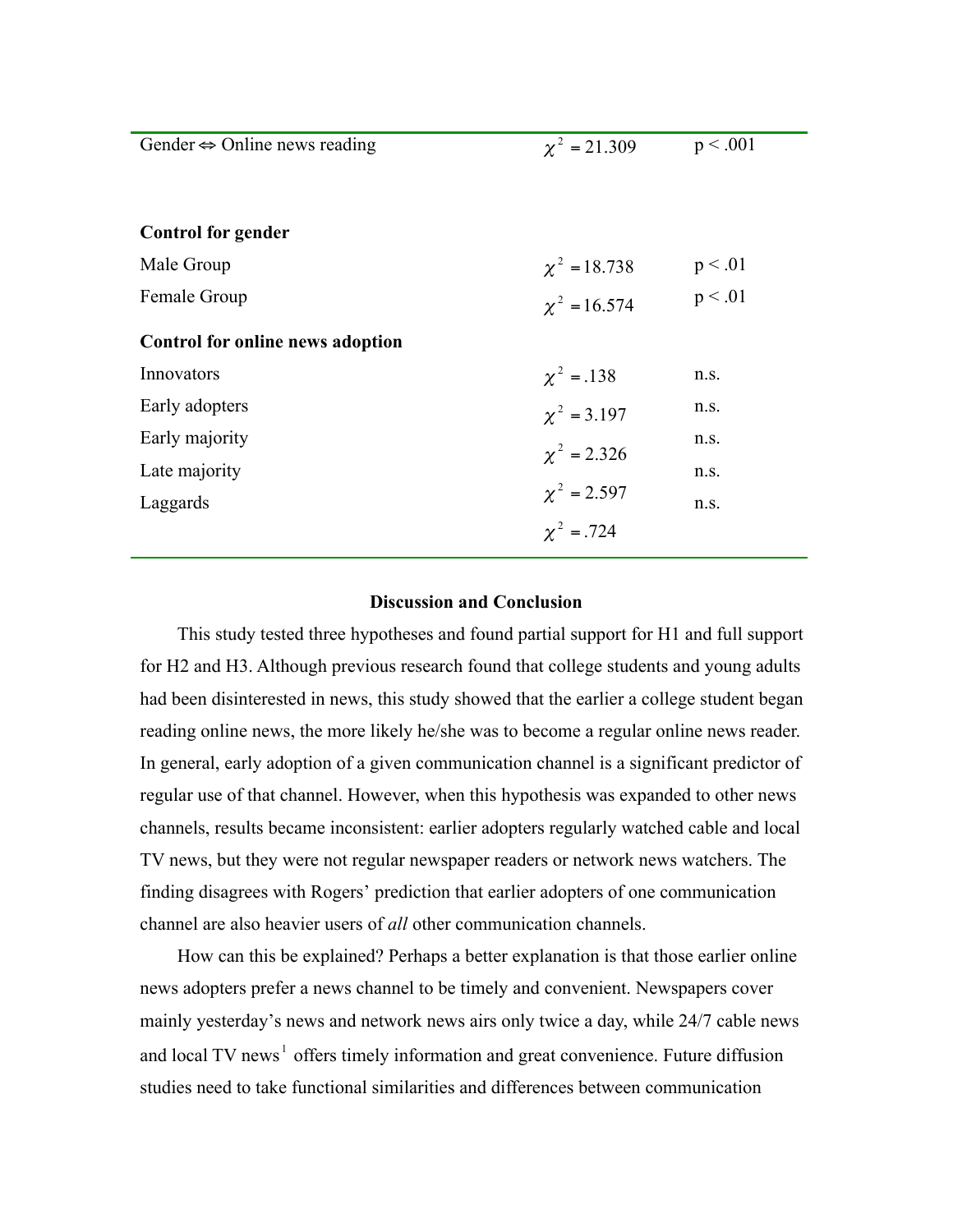channels into account; adopters of one service tend to use functional similar services on a regular basis.

In addition, this study discovered an unusual pattern: 71% of college innovators chose cable news as their major news gathering channel despite the fact that they were innovators of online news (Table 1). Could the pattern be linked to the emergence of digital TV in which newscasts can be recorded on demand? Does it suggest any future diffusion of another innovation—digital TV? More research is needed to explore the introduction of digital TV and media use.

The author also found support for H2: earlier adopters were more cosmopolitan than later adopters. Previous research paid more attention to measuring adopters' local experience but failed to find consistent results (Rogers, 1961). By examining college adopters' source of international news, communication with people outside the U.S., and number of countries visited, this study successfully constructed a scale to measure cosmopolitan experience and found a significant relationship with online news adoption.

By finding support for H3 and the antecedent variable, this study suggests that gender is a strong predictor of online news adoption. A gender gap does exist in online media—Internet. Although Rogers (1962) argued that gender was not an important variable in diffusion theory, this study contradicts that generalization, at least in the case of online news adoption. In fact, gender is also an antecedent variable, which reinforces previous findings on the one hand and identifies gender as a relevant variable to diffusion theory on the other. Weiss et al. (2003) found that early adoption of online news was a consequence of gender and a determinant of online news reading among the general population; the author finds exactly the same result from college students. This suggests that gender has predictive power in diffusion theory and should be considered in future Internet studies. Overall, to profile online news adopters among college students, the author concludes that earlier adopters of online news are males, cosmopolitans, and regular users of online, cable, and local TV news.

One of the limitations of this study is the low response rate. However, web-based or e-mail surveys offer many advantages such as rapid surveying, large samples, and little cost (Schaefer & Dillman, 1998) and it is especially appropriate for this study to conduct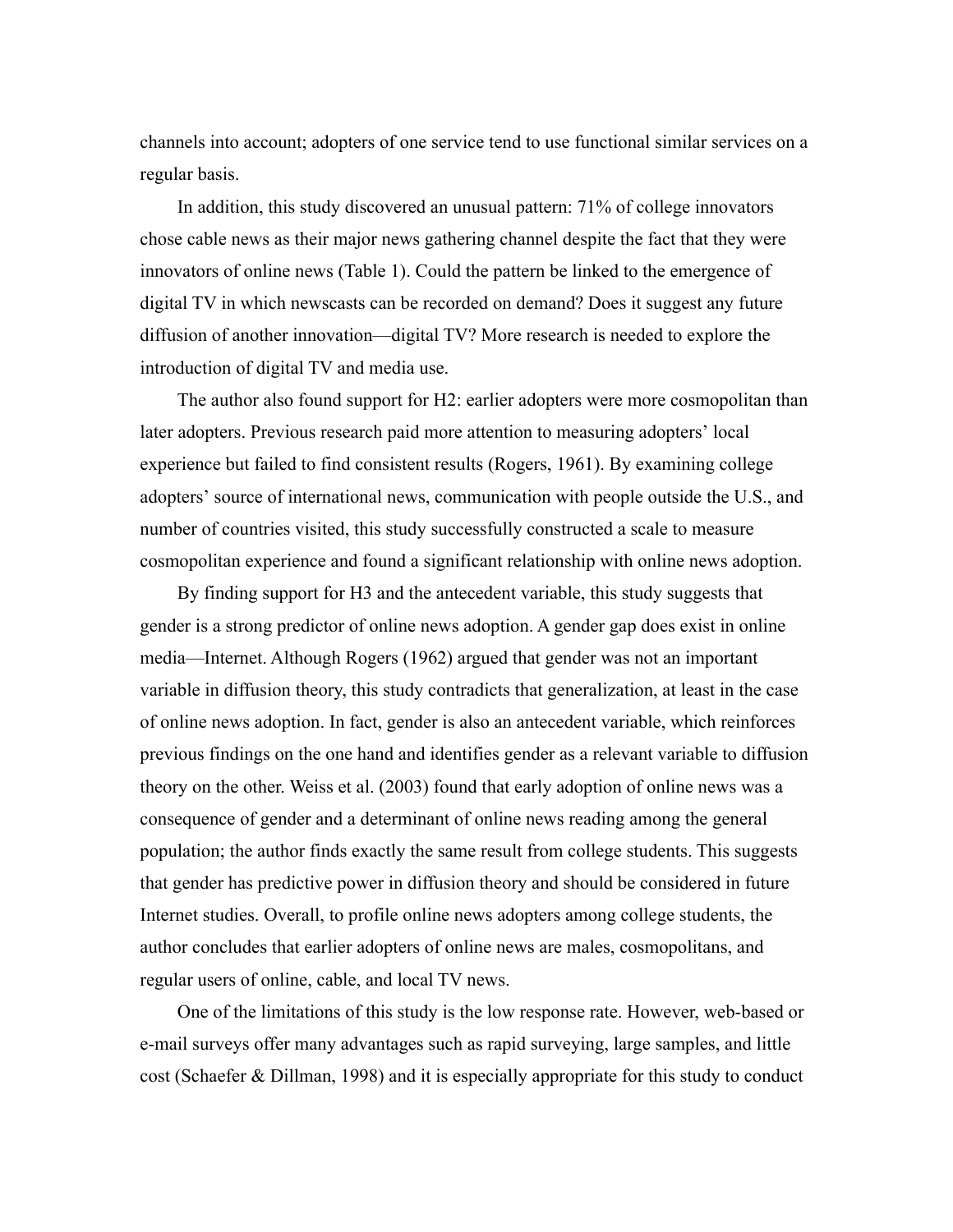a web-based survey in that nearly 100 percent of college students have e-mail access. To compensate for the low response rate, a comparison between the sample in this study and the university's demographic census ("University of XXX Student Profile, 2003) may throw some light on the representativeness of the study. The appendix shows that the survey population demographically mirrored the student body within the  $\pm$  3.4% sampling error.

Furthermore, this study benefits from the high adoption rate of online news among college students. Many Internet studies which failed to support the diffusion theory claimed that the Internet was still in a pre-adoption stage (Dupagne, 1999). In this study, online news adopters represent 81% of the sample, which is significantly higher than the general population (about 40%). The high adoption rate provides a more valid application of the diffusion model and a more reliable portrait of the college students' adoption process. Another advantage for this study is that the research design and results may serve as a model for scholars and industry professionals who are trying to predict where online news use is headed.

In sum, this study tested four key diffusion components—adopter categories, communication channels, cosmopolitan experience, and demographics—and found results that matched Rogers' traditional predictions: college innovators and early adopters read more online news and had more cosmopolitan experience than later adopters and laggards. The study also went beyond Rogers' predictions, showing that gender was not only a strong predictor of adopter categories but was also an antecedent factor to the relationship between online news adoption and online news reading. Diffusion theory works in an Internet environment!

#### **Note**

 $1$  Local TV news in this researched population includes four network affiliates and one 24/7 news station.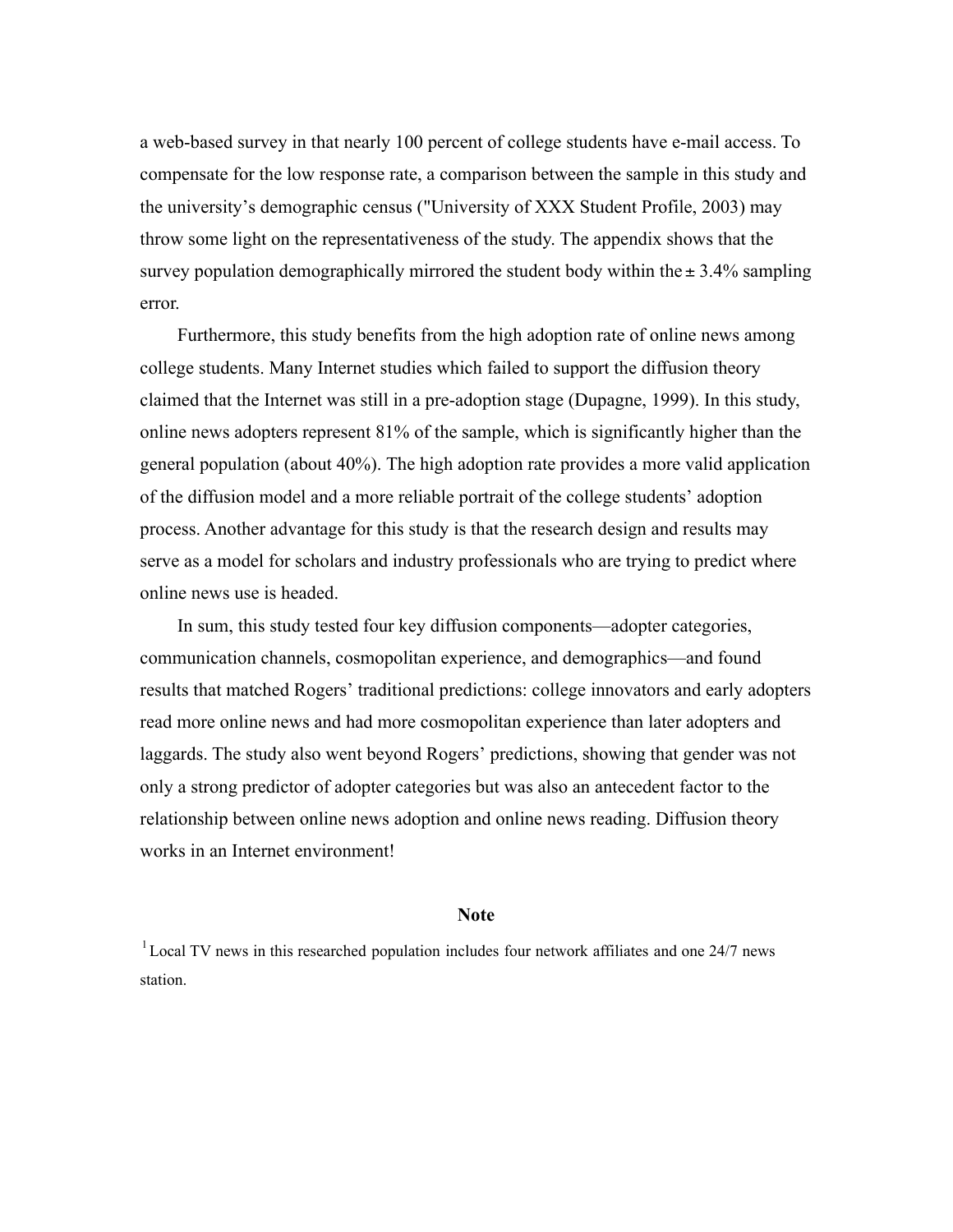#### **References**

- Coleman, J. S., Katz, E., & Menzel, H. (1966). *Medical innovation: A diffusion study*. New York: Bobbs-Merrill. PH (E).
- Dupagne, M. (1999). Exploring the characteristics of potential high-definition television adopters. *The Journal of Media Economics, 12*(1), 35-50.
- Hartman, J. K. (2003). Solving some mysteries about the habits of the youth. *Nieman Reports, 57*(4), 14-17.
- Henke, L. L. (1985). Perceptions and use of news media by college students. *Journal of Broadcasting & Electronic Media, 29*, 431-436.
- Jeffres, L. W., & Atkin, D. (1996). Predicting use of technologies for communication and consumer needs. *Journal of Broadcasting & Electronic Media, 40*, 318-330.
- LaRose, R., & Atkin, D. (1992). Audiotext and the re-invention of the telephone as a mass medium. *Journalism Quarterly, 69*, 413-421.
- Lin, C. A. (1994). Exploring potential factors for home videotext adoption. In J. Hanson (Ed.), *Advances in telematics* (Vol. 2, pp. 111-121). New York: Ablex.
- O'Keefe, G. J., & Spetnagel, H. T. (1973). Patterns of college students' use of selected news media. *Journalism Quarterly, 50*, 543-548.
- Pew Research Center. (2004, June 8. 2004). *News audiences increasing politicized*. Retrieved March 29, 2005, from http://peoplepress.org/reports/print.php3?PageID=835
- Pew Research Center. (2005). *Trends in 2005*. Retrieved March 16, 2005, from http://www.pewinternet.org/pdfs/Internet\_Status\_2005.pdf
- Poindexter, P. M., & McCombs, M. E. (2001). Revisiting the civic duty to keep informed in the new media environment. *Journalism and Mass Communication Quarterly, 78*(1), 113-126.
- Reagan, J. (1987). Classifying adopters and nonadopters for technologies using political activity, media use and demographic variables. *Telematics and Informatics, 4*, 3- 16.
- Rogers, E. (1961). Characteristics of agricultural innovators and other adopter categories. *Research Bulletin 882, Agricultural Experiment Station, Wooster, Ohio*.
- Rogers, E. (1962). *Diffusion of innovations*. New York: The Free Press.
- Rogers, E. (2003). *Diffusion of Innovations* (5 ed.). New York: The Free Press.
- Rosenberg, M. (1968). *The Logic of Survey Analysis*. NY: Basic Books.
- Ryan, B., & Gross, N. C. (1943). The Diffusion of a Hybrid Seed Corn in Two Iowa Communities. *Rural Sociology, 8*, 15-24.
- Schaefer, D. R., & Dillman, D. A. (1998). Development of a standard e-mail methodology. *Public Opinion Quarterly, 62*(3), 378-398.
- "University of XXX Student Profile. (2003). *Student profile: Student body*, from http://www.xxx.edu/student/admissions/stuprofile/studentbody.html
- Vincent, R. C., & Basil, M. D. (1997). College students' news gratifications, media use, and current events knowledge. *Journal of Broadcasting & Electronic Media, 41*(3), 380-393.